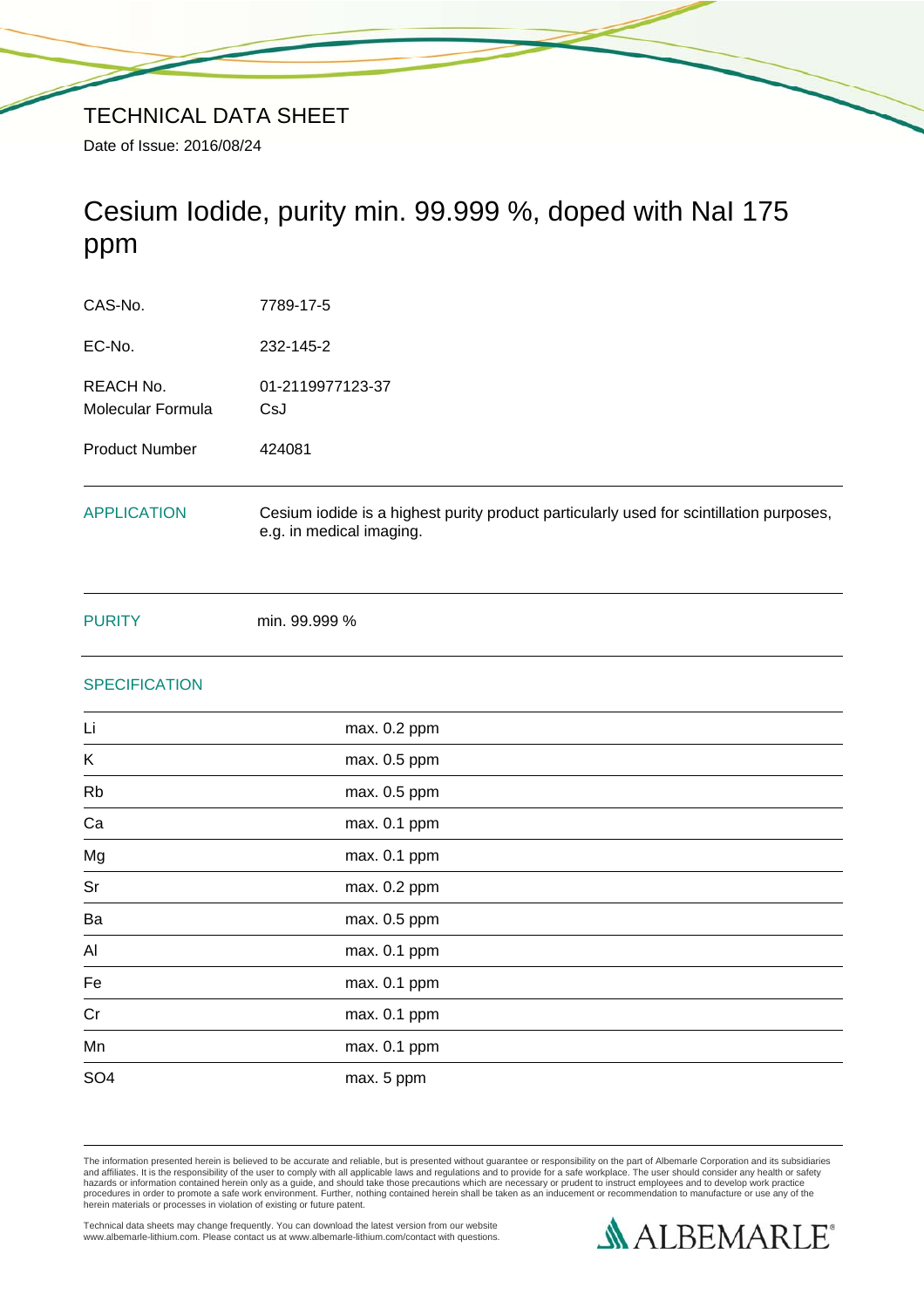| SiO <sub>2</sub>     | max. 0.5 ppm  |  |
|----------------------|---------------|--|
| Zn                   | max. 0.2 ppm  |  |
| Ni                   | max. 0.5 ppm  |  |
| NO <sub>3</sub>      | max. 5 ppm    |  |
| CI                   | max. 5 ppm    |  |
| Br                   | max. 5 ppm    |  |
| IO <sub>3</sub>      | max. 5 ppm    |  |
| TI                   | max. 0.5 ppm  |  |
| insolubles           | max. 25 ppm   |  |
| weight loss (500 °C) | max. 0.1 %    |  |
| Nal                  | 150 - 200 ppm |  |
|                      |               |  |

## PHYSICAL PROPERTIES

| Appearance                     | solid                                                  |
|--------------------------------|--------------------------------------------------------|
| Color                          | colorless                                              |
| Melting point/ range           | 628 °C at 1,013.25 hPa Method: OECD Test Guideline 102 |
| Boiling point/boiling<br>range | 1,280 °C                                               |
| Density                        | 4.51 g/cm3 at 20 °C Method: OECD Test Guideline 109    |
| Water solubility               | 669.7 g/L at 20 °C Method: OECD Test Guideline 105     |
| Molecular weight               | 259.81 g/mol                                           |

#### HANDLING & STORAGE

Storage Cesium iodide is hygroscopic and should thus be stored in tightly closed containers under exclusion of moisture.

The information presented herein is believed to be accurate and reliable, but is presented without guarantee or responsibility on the part of Albemarle Corporation and its subsidiaries<br>and affiliates. It is the responsibil

Technical data sheets may change frequently. You can download the latest version from our website www.albemarle-lithium.com. Please contact us at www.albemarle-lithium.com/contact with questions.